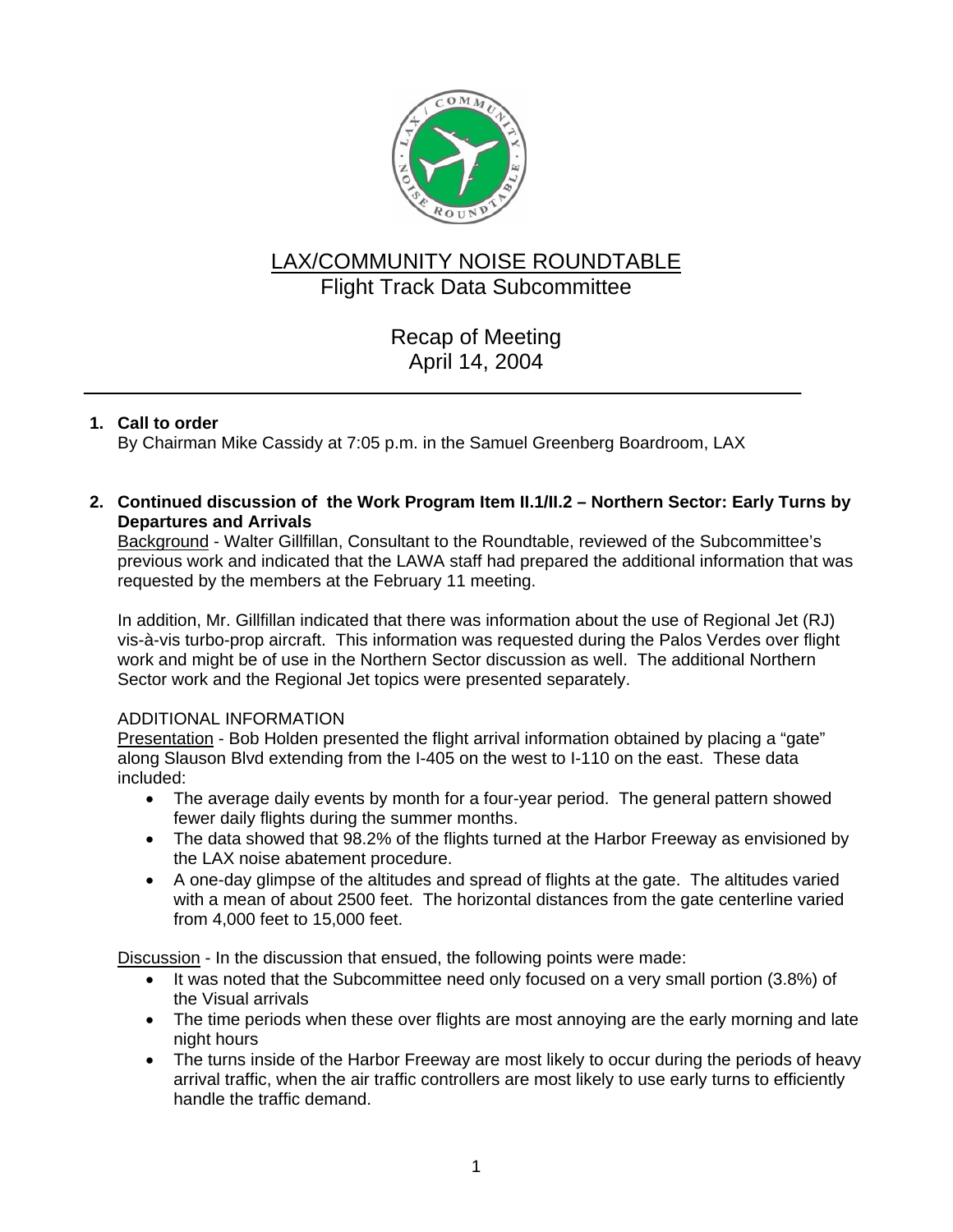• Noting that there are over flight complaints from the Ladera Heights, Culver City and Mar Vista areas that may result from "cross-over" flights arriving from the north and crossing over LAX to the southern runways. These flights are generally at an altitude of 7,000 feet.

Action – After discussion, the Subcommittee requested the LAWA staff to provide the following additional information about:

- Early arrival turns in the early morning and evening time periods
- Total arrival flows during the periods that early turns are occurring
- Expand the data collection points beyond a one-day period
- Provide early turn information for both jets and by turbo-props
- It was agreed that information about early turns for departures to the west would be presented at the June 9, 2004 meeting of the Subcommittee.

## EXPANSION OF REGIONAL JETS IN THE FLEET

Presentation – Walter Gillfillan reviewed the information contained in his April 14 memorandum to the Subcommittee. This data included information about the changes in the composition of the fleets of the regional airlines during the period 1999 through 2003 for the four carriers serving LAX. Generally, there has been a significant decrease in the number of turbo-prop aircraft and an increase in the number of RJ's. The proportion of each in the fleet has reversed with the RJ's now dominating at 70% in 2003.

Data were presented that indicated the scheduled weekly departures from LAX to the markets that could cause the over flights of the Palos Verdes Peninsula and that could cause the over flights of the Northern Sector. This information indicated a decline in the number of scheduled weekly turbo-prop departures in both sectors. Twenty-two percent of the departures involving the Peninsula were RJ's in 2003; 11% of the departures involving the Northern Sector were RJ's.

The trends and projections suggest that the larger markets will have RJ service and the smaller markets will continue to be served by turbo-prop aircraft.

Discussion - The Subcommittee discussed the following:

- It was noted that rerouting just the Palm Springs and Ontario destined turbo-prop aircraft departures would remove a significant amount of over flights from the Peninsula
- Observations by Councilman Dwight Abbott indicate that two of the regional airlines appear to be crossing the Peninsula at different altitudes with American Eagle crossing about 2,000 feet higher than Sky West.
- It was generally noted that some changes in routing was affected in 1996, but flight track data is unavailable to document these changes.

Action – The Subcommittee requested that the LAWA staff provide an analysis of the over flight altitudes of the Peninsula by Sky West and American Eagle airlines to identify any altitude differences. Based on the results of evaluation, the Subcommittee would make a recommendation to the Roundtable that the airport director invite the chief pilots from the two airlines to discuss any differences in procedures.

#### **3. Subcommittee Member Discussion**

The Subcommittee members and the public in attendance discussed the following:

• It was noted that the FAA is considering issuing an Advisory Circular that would clarify the Administration's policy with respect to the provisions of the Airport Noise and Capacity Act of 1990 and the Airport Improvement Program Grant Assurance conditions.